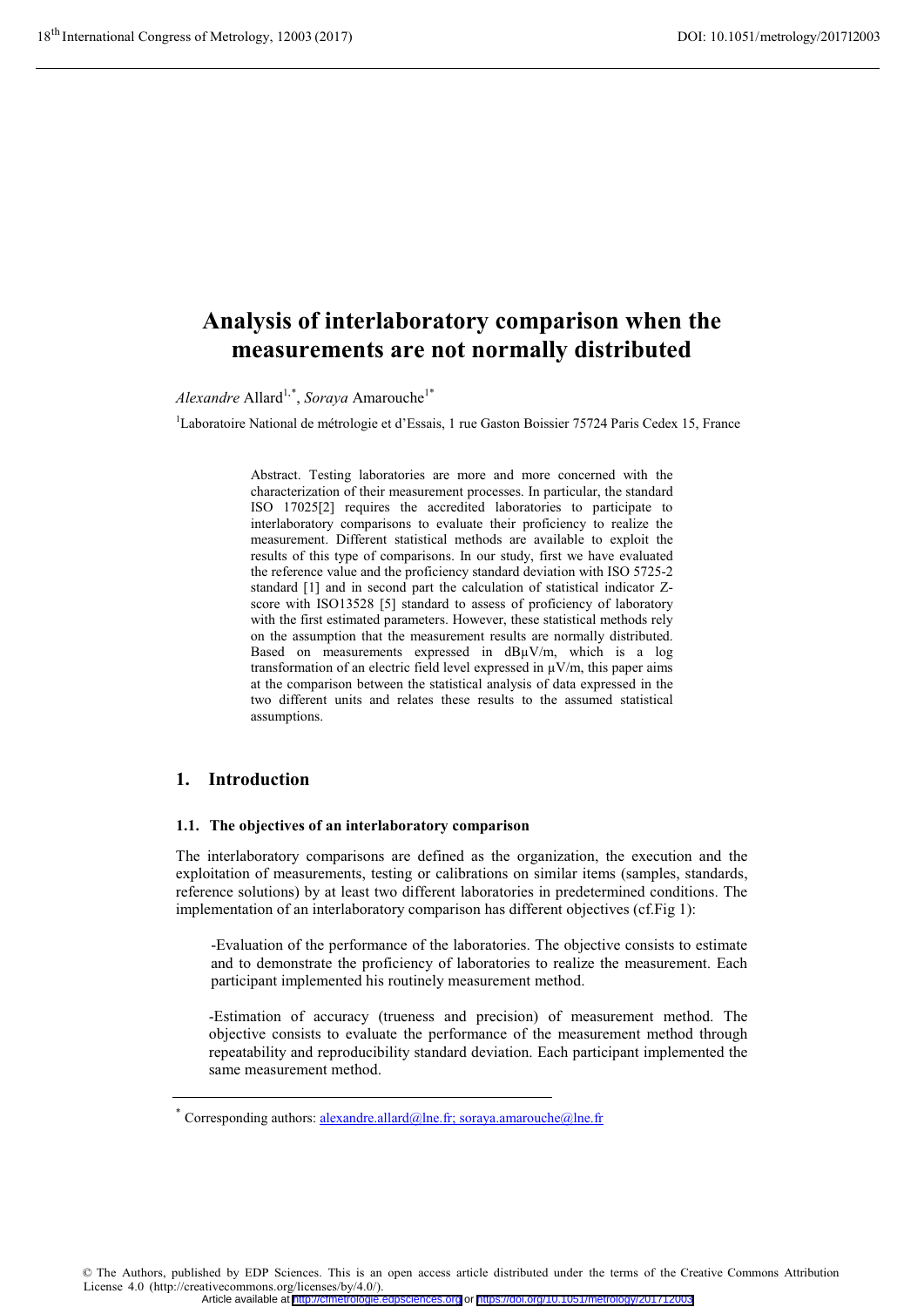-Attribution of a consensual value to a characteristic of a material. The objective consists to assign a reference value to a material. The participating laboratories must be specialized in the determination of the concerned characteristic.



**Fig.1. Objectives of interlaboratory comparisons**

In this study, several objectives are realized: The performance of the method, the performance of the participants and the measurement uncertainty evaluation. This is possible with the implementation of the same testing method by all participants described in the next section.

First, with the results of participants, we have applied the method describe in ISO 5725 part2 standard [1] to evaluate the overall mean, repeatability standard deviation and reproducibility standard deviation. Second, using the statistical parameters above, the performance of each participant is evaluated with a Zscore, a statistical indicator from ISO 17043[4]. At the end, in accordance with ISO 21748[6] standard, the evaluation of uncertainty of measurement are calculated with reproducibility standard deviation.

However, all these statistical methods are conditioned to some assumptions which are often made without being checked, in particular the Gaussian behaviour of the observations.

## **1.2. Testing method of all participants**

In order to ensure quality control, the participants in the Eurolab France (a professional association of laboratory) dedicated to Electromagnetic Compatibility (EMC) regularly organise interlaboratory comparison scheme. For each scheme, a protocol is defined for a specific measurand. In this paper, we consider the measurement of the electric field emitted by an electronic device according to the standard EN 55016-2-3:2010[9]. To this extent, the device (a comb generator coupled with an omnidirectional antenna) shown in Fig.2 was circulated between the participants who performed the required measurement within their own facilities.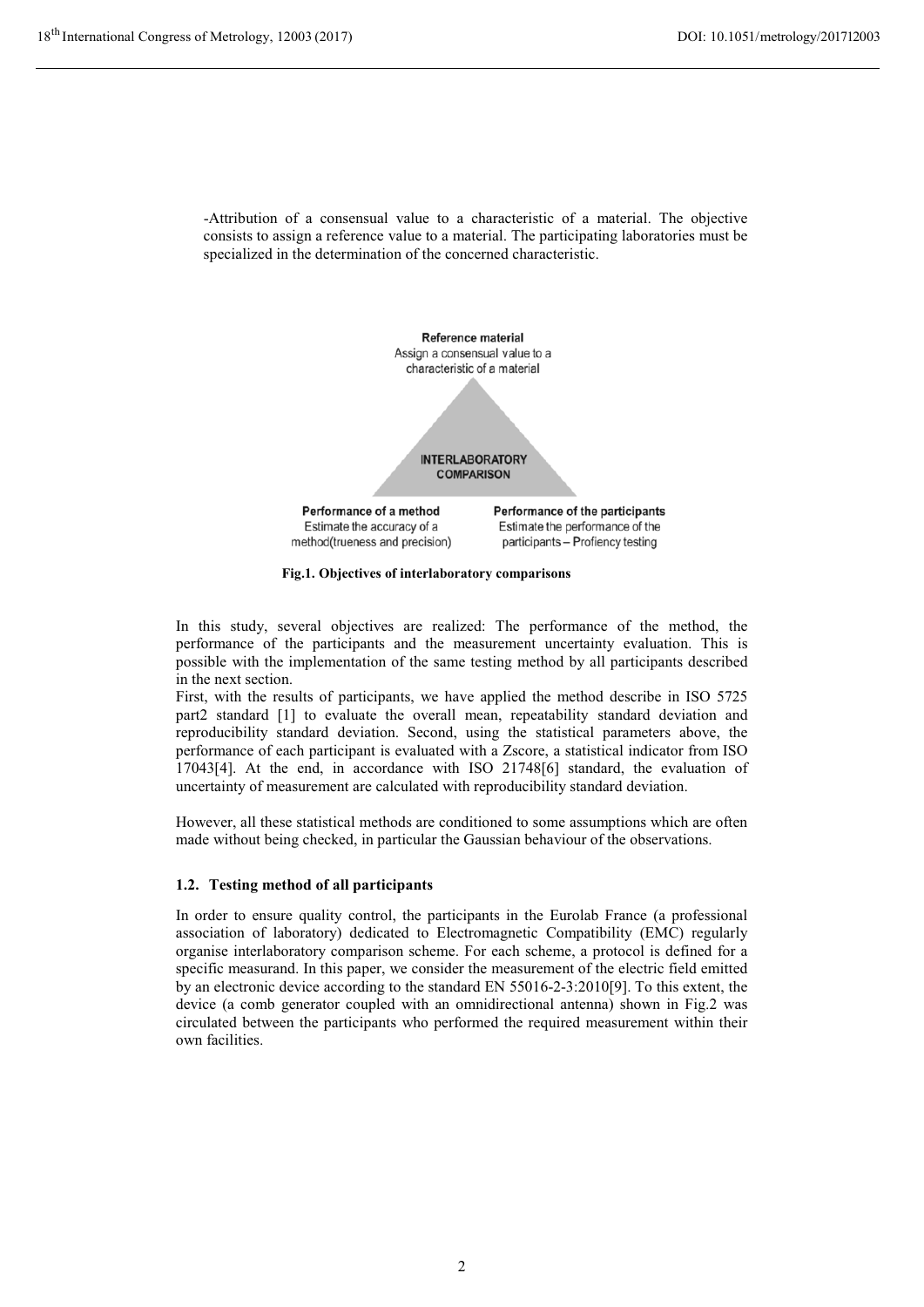

**Fig.2.** Illustration of the Device under testing

The measurement is performed in an anechoic room to avoid electromagnetic perturbations of the surroundings. The device is positioned at a distance  $d = 3$  m from the reference point of the antenna, which is at a height denoted as h (see Fig.3).



**Fig. 3.** Representation of the measurement setup

The participants are asked to perform the measurement both in vertical and horizontal polarisations. For each polarisation, a set of 9 frequencies is chosen and the maximum value for the electric field is reported for each of the 9 frequencies.

The measurement results are expressed in  $dB\mu V/m$ , which is a nonlinear transformation of the corresponding SI unit for an electric field:  $\mu$ V/m.

Let y be the measurement expressed in dB $\mu$ V/m and x the one expressed in  $\mu$ V/m:

$$
\begin{cases}\ny = 20 \log(x) \\
x = 10^{\frac{y}{20}}\n\end{cases}
$$

In order to evaluate the repeatability and reproducibility of the measurement method, 4 independent and repeated measurements are performed for each polarization and each frequency.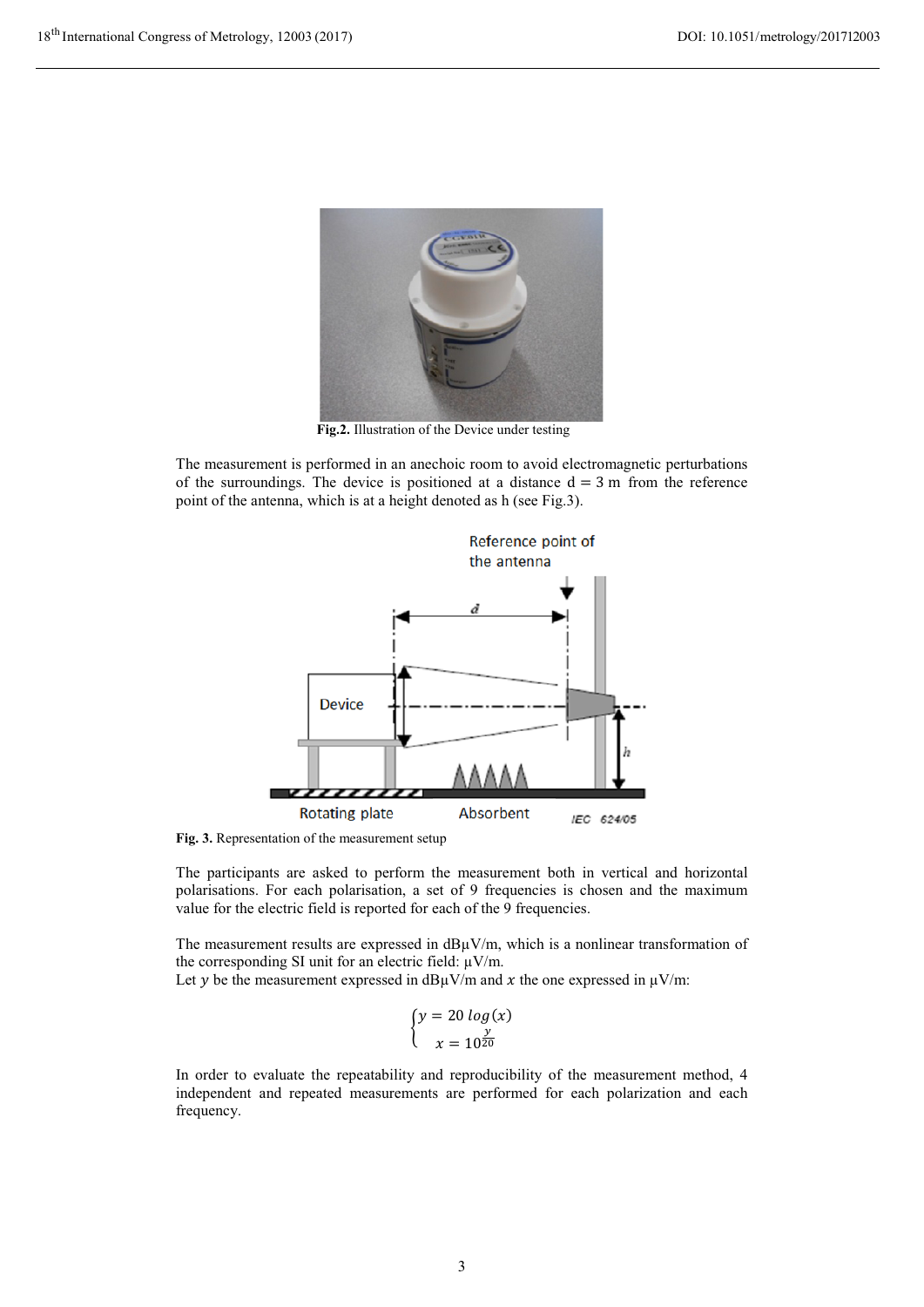As a consequence, the statistical analysis is performed for each polarization and each frequency: 18 levels are available for the comparison. In this paper, we will focus on the results for some of these 18 levels to illustrate our purpose.

# **2. Implementation of the interlaboratory comparison**

This interlaboratory comparison follows a process defines in a plan of campaign that described the collect of the participants' results, the statistical methods of exploitation and the parameters to be estimated. This process is realized on the mesurande in its two expressions:  $d$ B $\mu$ V/m and  $\mu$ V/m.

The final objective aims at raising awareness of the underlying assumptions when using a statistical method and describes the implications of their inappropriate use. Finally, we discuss the choice of the suitable unit of the measurand to apply the statistical analysis for our example.

## **2.1. Results of interlaboratory comparison organized by Eurolab**

The results of the interlaboratory comparison were expressed in  $d$ B $\mu$ V/m, which is not a SI unit, but a convenient working unit in the field of EMC. However, a request was made to perform the analysis in  $\mu$ V/m. In this section, we present the results when considering the data in both units and we will conclude in the discussion regarding the best choice for the purpose of the statistical analysis.

## *2.1.1.Data*

Each of the 22 participating laboratories performed a set of 4 repeated measurements for 9 frequencies of the measurement domain and in 2 polarizations. For clarity, we only present in this paper the results obtained in the horizontal polarization, for the frequency 2.25 GHz (cf. Table 1).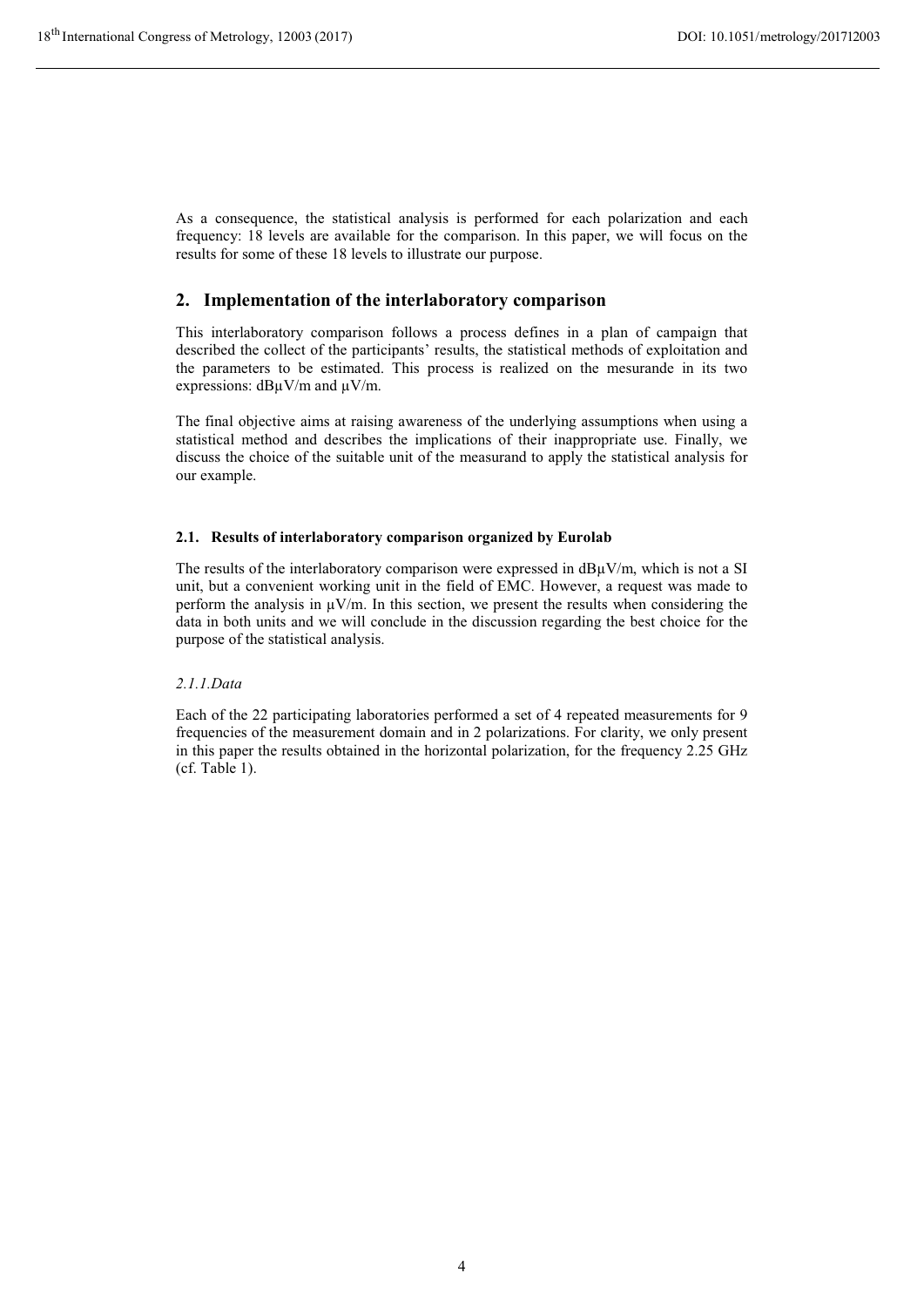|                   | $dB\mu V/m$ |      |      | $\mu V/m$ |        |        |        |        |
|-------------------|-------------|------|------|-----------|--------|--------|--------|--------|
| Lab 1             | 64.6        | 64.4 | 64.2 | 64.8      | 1704.1 | 1665.3 | 1621.8 | 1729.8 |
| Lab <sub>2</sub>  | 56.5        | 57.5 | 57.9 | 56.4      | 671.4  | 746.4  | 780.7  | 657.7  |
| Lab <sub>3</sub>  | 52.6        | 52.9 | 48.2 | 44.0      | 426.6  | 441.6  | 257.0  | 158.5  |
| Lab 4             | 60.7        | 65.5 | 65.6 | 64.3      | 1083.9 | 1883.6 | 1905.5 | 1640.6 |
| Lab 5             | 54.8        | 55.3 | 58.5 | 59.5      | 551.4  | 582.1  | 841.4  | 940.8  |
| Lab 6             | 57.7        | 53.4 | 52.8 | 55.2      | 766.1  | 468.4  | 434.2  | 573.3  |
| Lab <sub>7</sub>  | 61.8        | 62.1 | 60.9 | 60.6      | 1230.3 | 1273.5 | 1109.2 | 1071.5 |
| Lab 8             | 51.0        | 41.1 | 42.2 | 38.3      | 354.8  | 113.5  | 128.8  | 82.2   |
| Lab 9             | 55.4        | 54.5 | 55.2 | 54.4      | 588.8  | 530.9  | 575.4  | 524.8  |
| Lab $10$          | 49.8        | 49.7 | 49.9 | 50.0      | 309.0  | 305.5  | 312.6  | 316.2  |
| Lab 11            | 61.7        | 63.7 | 63.4 | 61.3      | 1216.2 | 1531.1 | 1479.1 | 1161.4 |
| Lab 12            | 63.0        | 62.6 | 63.3 | 63.2      | 1404.6 | 1349.7 | 1455.6 | 1439.5 |
| Lab 13            | 56.1        | 54.4 | 60.5 | 55.1      | 638.3  | 524.8  | 1059.3 | 568.9  |
| Lab 14            | 57.0        | 57.9 | 57.3 | 57.9      | 707.9  | 785.2  | 732.8  | 785.2  |
| Lab 15            | 50.0        | 54.7 | 56.7 | 54.0      | 317.0  | 543.9  | 680.8  | 501.8  |
| Lab 16            | 58.4        | 58.4 | 57.8 | 58.1      | 831.8  | 831.8  | 776.2  | 803.5  |
| Lab 17            | 46.7        | 45.9 | 46.7 | 48.2      | 216.3  | 196.6  | 215.8  | 256.4  |
| Lab 18            | 68.2        | 67.3 | 68.1 | 68.9      | 2570.4 | 2317.4 | 2541.0 | 2786.1 |
| Lab 19            | 52.1        | 52.5 | 53.7 | 52.4      | 402.7  | 421.7  | 484.2  | 416.9  |
| Lab $20$          | 59.5        | 60.3 | 59.2 | 57.9      | 944.1  | 1035.1 | 912.0  | 785.2  |
| Lab $21$          | 69.2        | 68.1 | 67.8 | 69.0      | 2884.0 | 2541.0 | 2454.7 | 2818.4 |
| Lab <sub>22</sub> | 51.9        | 49.1 | 41.9 | 47.3      | 393.6  | 285.1  | 124.5  | 231.7  |

**Table 1**. : Results in horizontal polarization, at 2.25 GHz, in  $dB\mu V/m$  and in  $\mu V/m$ .

First, it can be observed that the data can be considered as normally distributed when expressed in  $dB\mu V/m$ , but not when expressed in  $\mu V/m$ , as pointed out by the two statistical tests for normality in Table 2 : Lilliefors and Anderson-Darling [7,8].

**Table 2.** Result of the normality tests.

| <b>Normality Tests</b> | <i>Lilliefors</i> | <b>Anderson-Darling</b> |
|------------------------|-------------------|-------------------------|
| p-value in $dB\mu V/m$ | 0.50              | 0.70                    |
| p-value in $\mu$ V/m   | ${}_{<0.001}$     | < 0.0005                |

A p-value lowers than 0.05 indicates a significant deviation of the sample from the Gaussian assumption.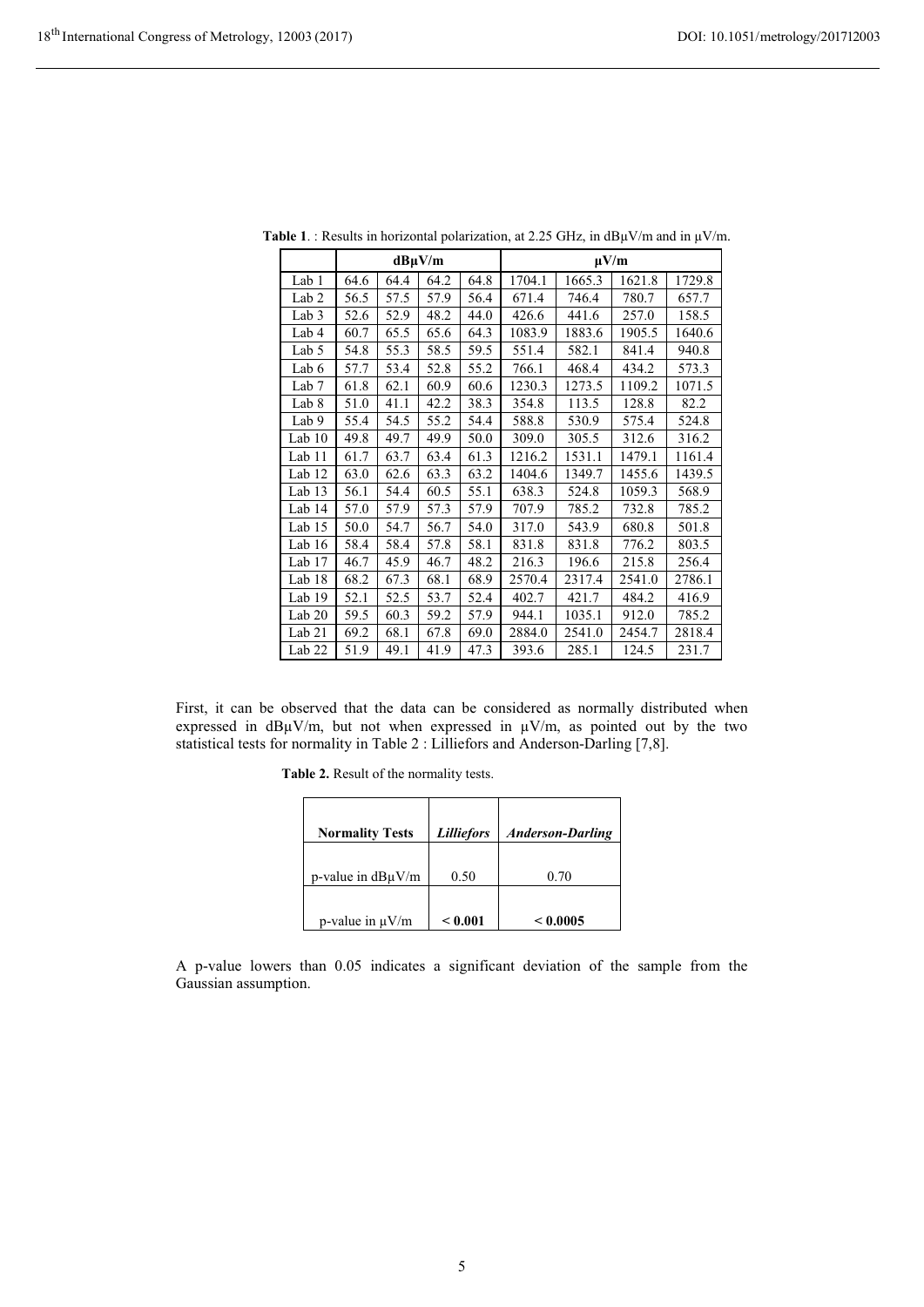#### **2.2. Evaluation of the performance of a measurement method (ISO 5725-2)**

#### *2.2.1.Statistical procedures*

In order to evaluate the performance of a measurement method, guidance is provided in the standard ISO 5725-2. Before exploiting the results of the participants, it is necessary to make sure that the results arise from the same process of measurement by applying test of homogeneity. This homogeneity tests are performed to detect potential outliers among the results.

First, the Cochran's test must conclude to homogeneity of the variances of the participants. If not, this means that one of the variances associated with a laboratory is considered as significantly different from the others. In this case, the repeated measurements of the laboratory are investigated: if they are consistent, then the laboratory is removed from the statistical analysis (because of a too high variance) whereas if an outlier is found, only this outlier value is discarded and the other results are kept in the analysis with updated mean value and standard deviation for the laboratory. The same procedure is then applied until all the variances are homogeneous.

In a second step, a Grubbs' test is performed to ensure that all the mean values from the different laboratories are consistent. If not, outlier laboratories are also discarded from the statistical analysis. The goal of this procedure is to avoid the impact of outliers on the estimation of the overall mean value and the repeatability and reproducibility standard deviations.

#### *2.2.2.Cochran's homogeneity test for the variances*

Let p denote the number of participants, the principle of Cochran's test is to test the assumption  $H_0: \sigma_1^2 = \cdots = \sigma_i^2 = \cdots = \sigma_p^2$  against the assumption  $H_1: \max(\sigma_i^2) > \sigma_i^2, j \neq i$ . To this extent, the following Cochran's statistic is obtained thanks to the results of the comparison:

$$
C = \frac{s_{max}^2}{\sum_{i=1}^p s_i^2}
$$

Under the assumption  $H_0$  of an equality of the variances, C is supposed to be distributed as a Cochran's distribution. As a result, the observed value C is compared with the critical value in the Cochran's table for p participants and n repeated measurements.

This test is commonly used in the analysis of interlaboratory comparisons. However, its conclusions are valid under the assumption that the measurements are distributed as a Gaussian distribution.

#### *2.2.3.Grubbs' homogeneity test for the mean values*

The Grubb's test aims at the identification of an outlier, either among the mean values of the different laboratories or among the repeated measurements of a single laboratory.

If  $\bar{x}$  denotes the mean values of the set of observations and s their standard deviation, the test statistic may be either  $G_p = \frac{x_p - \bar{x}}{s}$ , if one wants to test whether the maximal value is an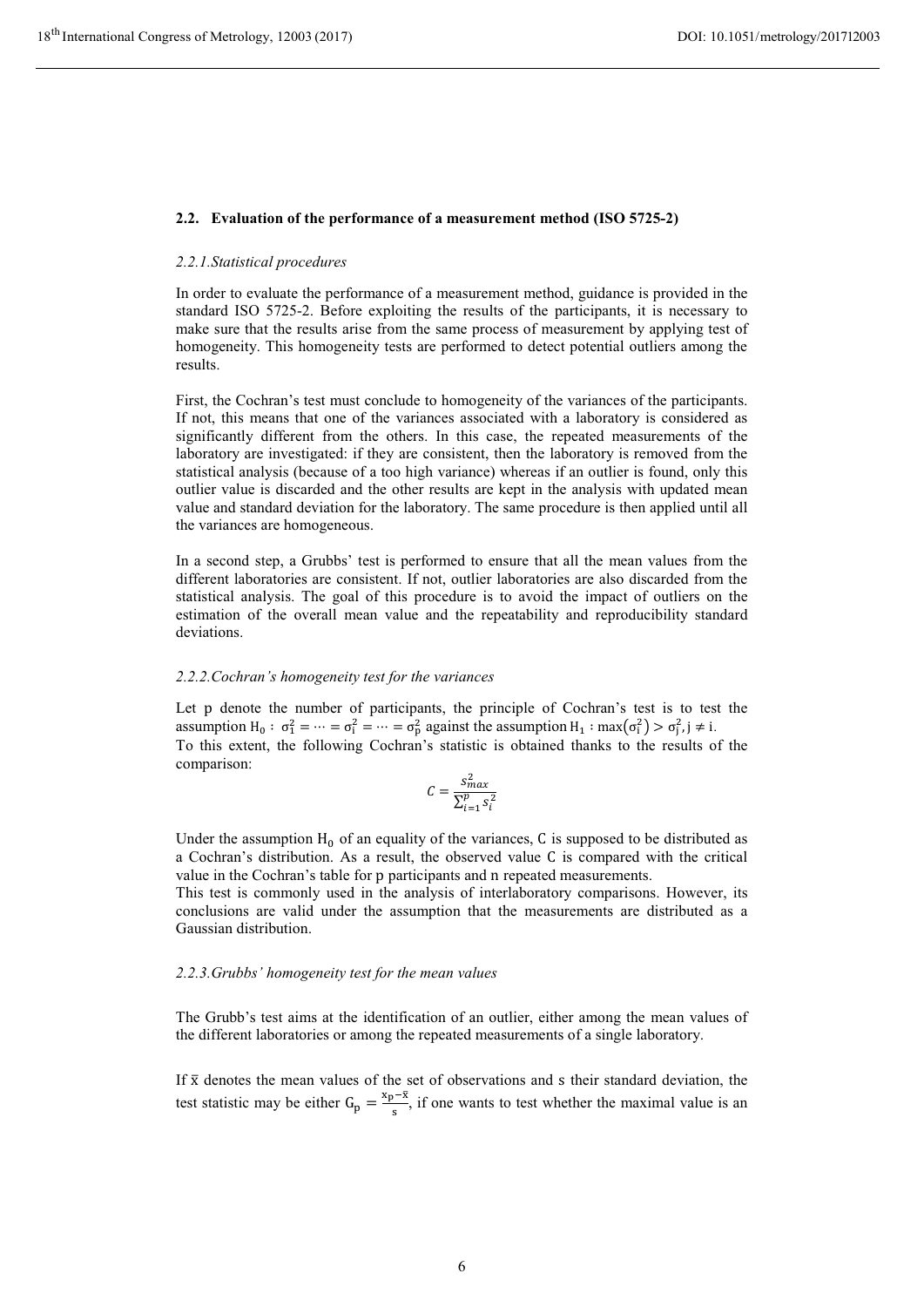outlier, or  $G_1 = \frac{\bar{x} - x_1}{s}$ , if one is interested in the minimal value. Then the considered quantity is compared with the critical value in the Grubbs' table. However, the validity of the Grubbs' test is also conditioned to the Gaussian behaviour of the observations.

In Fig.4 & Fig5, we provide a representation of all results expressed in both units. The red dots (laboratory 8: figure 4 and Laboratory 4 figure 5) correspond to observations which were discarded after the homogeneity tests (Cochran and Grubbs).







**Fig. 5.** Graph of the results from each laboratory with analysis in  $\mu$ V/m

In both cases, the outlier laboratory has a too large variance and has been discarded through the Cochran's test. However, it is not the same laboratory in both cases. Indeed, as the transformation is nonlinear, it has an effect on the variances. It can be observed also that a transformation in  $\mu$ V/m results in a higher spread of the measurement results.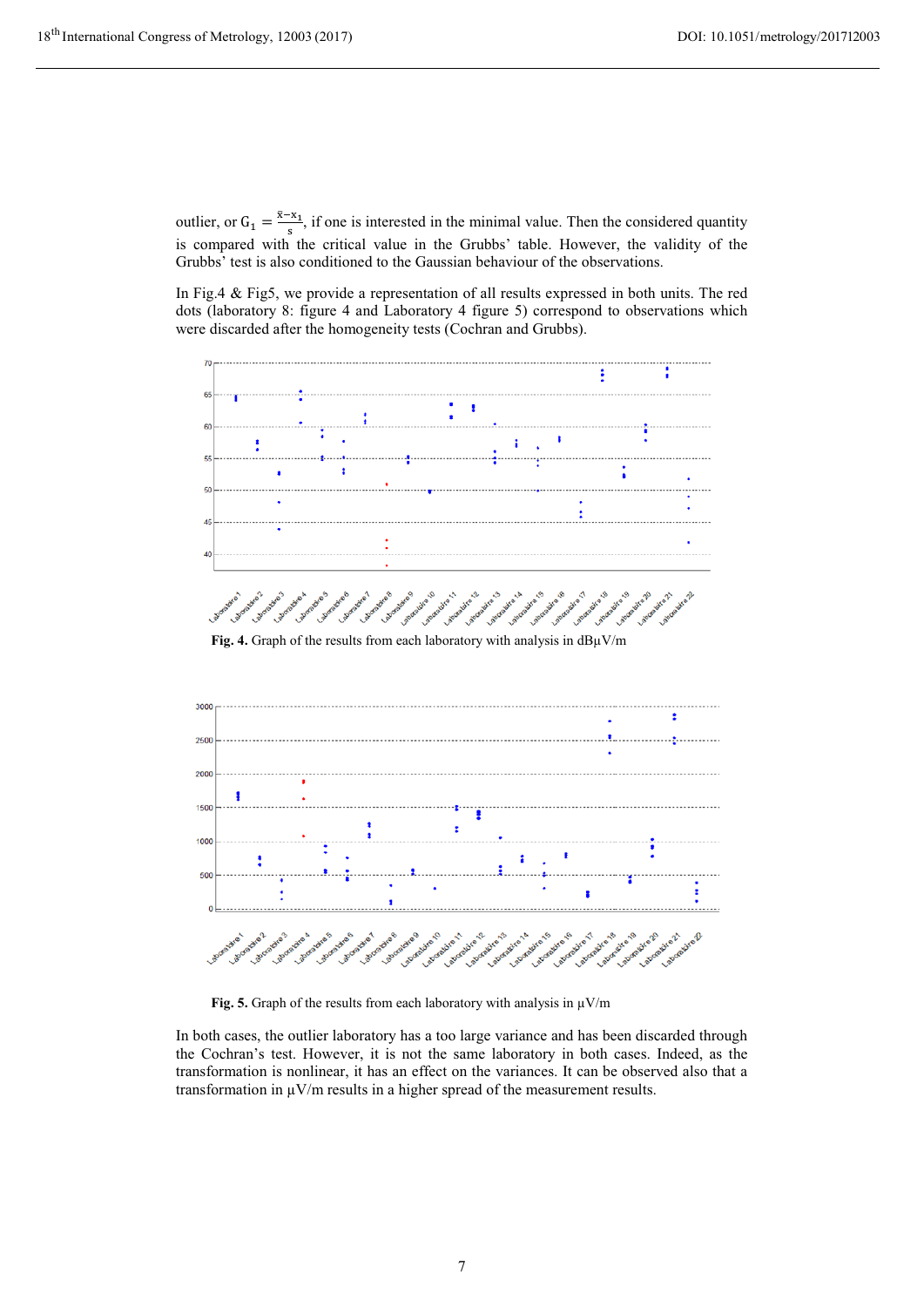### *2.2.4.Statistical parameters of performance of measurement method*

**Table 3**: Results of the participants

| Laboratory | <b>Results</b>                    |
|------------|-----------------------------------|
|            |                                   |
| Labo1      | $y11, y12, y13, y14, \ldots, y1n$ |
| Labo 2     | $y21, y22, y23, y24, \ldots, y2n$ |
| Labo 3     | $y31, y32, y33, y34, \ldots, y3n$ |
|            |                                   |
| Labo p     | $yp1, yp2, yp3, yp4, \ldots, ypn$ |

After elimination with the tests of homogeneity, we obtain p ' participating laboratories with  $p' \leq p$ .

| Laboratory | <b>Results after homogeneity tests (Cochran</b><br>and Grubbs) |
|------------|----------------------------------------------------------------|
| Labo1      | $y11, y12, y13, y14, \ldots, y1n$                              |
| Labo 2     | $y21, y22, y23, y24, \ldots, y2n$                              |
| Labo 3     |                                                                |
|            |                                                                |
| Labo $p'$  | $yp'1, yp'2, yp'3, yp'4, \ldots, yp'n$                         |

**Table 4.** Results of the participants after homogeneity tests

With the following descriptive statistics, table 5.

| <b>Table 5.</b> Results of the participants after homoge |                |
|----------------------------------------------------------|----------------|
| mean                                                     | standard-      |
|                                                          | deviation      |
| v1                                                       | S1             |
| v2                                                       | S <sub>2</sub> |
| v3                                                       | S <sub>3</sub> |
|                                                          |                |
|                                                          | Sr             |

# **Table 5.** Results of the participants after homogeneity tests

The Evaluation of the parameters of precision (standard deviation of repeatability  $S_r$  and reproducibility  $S_R$ ) also the parameter of position (the overall average) on the results on table 4 using formulas  $(1)$ ,  $(2)$  and  $(3)$  below.

**Overall Average (1)** Repeatability standard

 $\overline{\overline{y}} = \frac{\sum_{p} \overline{y}_i}{p}$ 

**deviation (2)**  $\sum_{p} s_i^2$  $S_r = 1$ 

**Reproducibility standard deviation (3)**

.

$$
s_R = \sqrt{\frac{1}{p^{'}-1} \sum_{p^{'}}} (\bar{y}_i - \bar{\bar{y}})^2 + \frac{n-1}{n} s_r^2
$$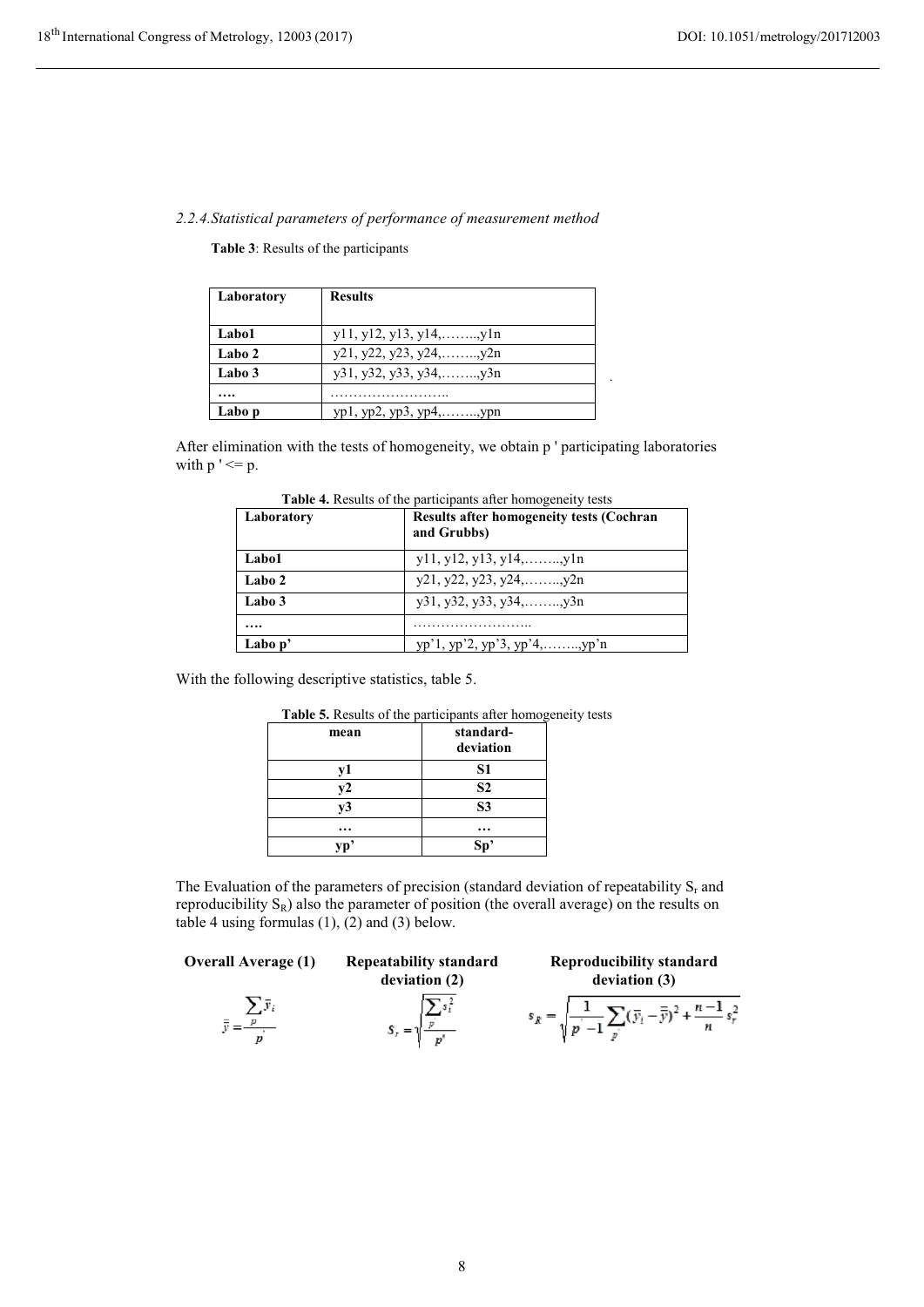The corresponding evaluated parameters are presented in Table 6.

**Table 6.** The evaluation of the performance of the measurement method in dBuV/m and in µV/m.

| <b>Statistical parameters</b>                   | $dB\mu V/m$ | $\mu V/m$ |
|-------------------------------------------------|-------------|-----------|
| Overall average                                 | 57.5        | 895.32    |
| Repeatability standard deviation s <sub>r</sub> | 1.86        | 126.59    |
| Reproducibility standard deviation $s_{R}$      | 6.48        | 710.48    |

#### **2.3. Evaluation of uncertainty of measurement**

Alternately to the GUM [3] ,Guide for the expression of the uncertainty of measure (reference method for the evaluation of the uncertainty of measure), we can use the standard deviation of reproducibility obtained in a study of interlaboratory comparison using the standard ISO 5725-2 as an estimation of the standard uncertainty. So, for every studied frequency, we have:

$$
u(y)=S_R
$$

The direct calculation in  $\mu$ V/m seems unrealistic in the sense that the standard deviation is of the order of magnitude of the overall mean. However, when data are expressed in  $d$ B $\mu$ V/m, it is possible to compute an approximately 95% coverage interval using a coverage factor  $k=2$ , which is adequate because of the Gaussian behaviour of the results.

In case it is required to express the measurement result in  $\mu V/m$ , care should be taken while applying the transformation. Indeed, Measurements expressed in dBVµ/m can be transformed in  $\mu$ V/m, but such transformation is not allowed for the variance (and thus for the standard uncertainty), as it is a nonlinear transformation. The corresponding results are represented in Fig.6, with the individual mean value for each participant.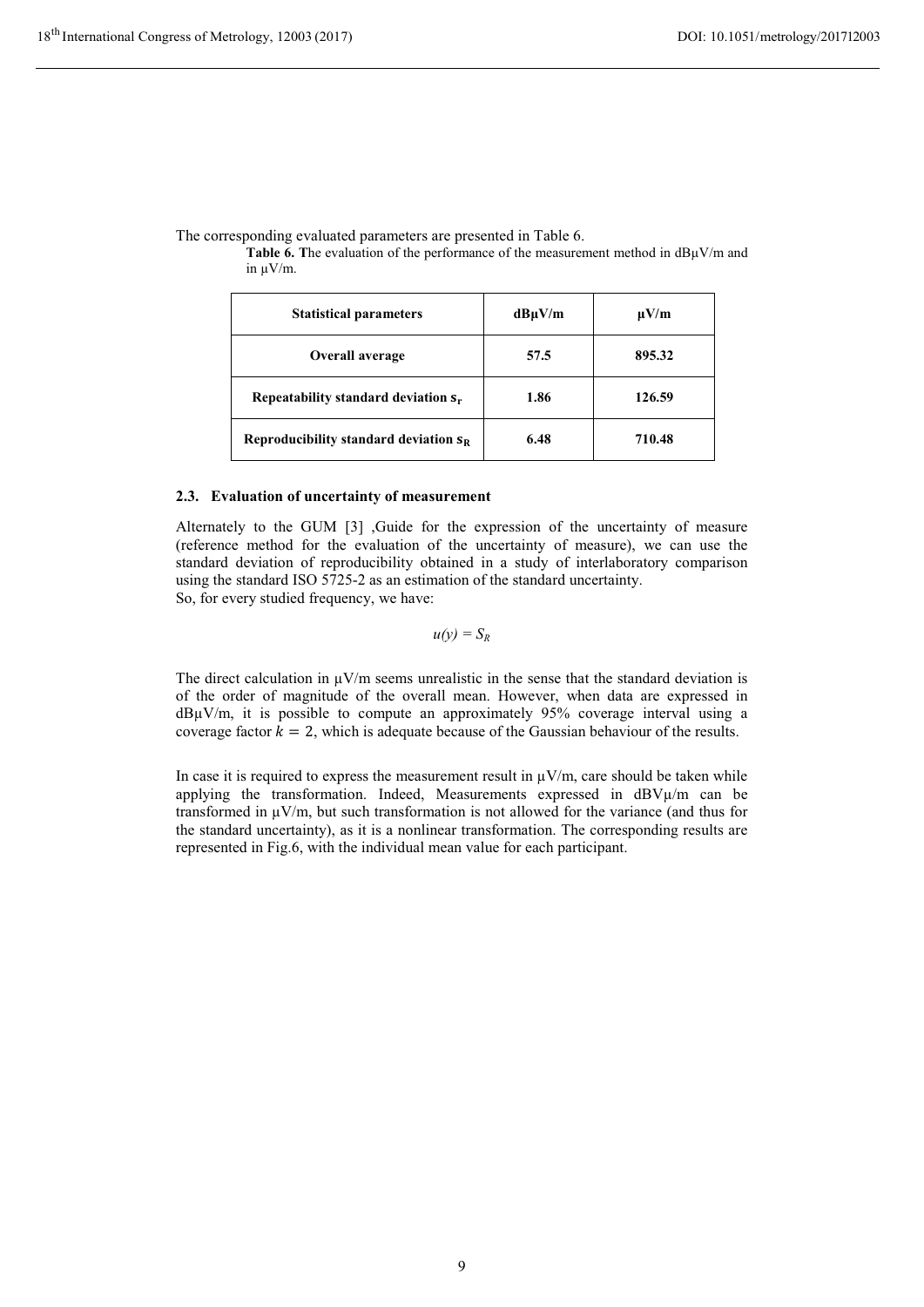

**Fig. 6**. Comparison of the coverage intervals obtained with a direct analysis in  $\mu$ V/m or with an analysis in  $dB\mu V/m$  followed by a transformation of the coverage interval

First, the coverage interval obtained for a direct analysis in  $\mu$ V/m overlaps 0, whereas the intensity of the electrical field is supposed to have a positive value. Of course, such a coverage interval was obtained with a "naïve" assumption of a Gaussian behaviour, which is false as explained above. On the other hand, the transformation of the coverage interval obtained in dBµV/m encloses only positive values, which makes it already more reliable. But it also has an asymmetric shape: the lower bound is closer to the overall mean than the upper bound. This is a consequence of the nonlinear transformation used. Moreover, Fig 6 shows that this last coverage interval is consistent with all individual data when expressed in µV/m.

|                           | <b>Horizontal Polarization</b> |                                                          |                                          |                     |                                     |  |
|---------------------------|--------------------------------|----------------------------------------------------------|------------------------------------------|---------------------|-------------------------------------|--|
| <b>Frequency</b><br>(GHz) | Mean<br>$(dB\mu V/m)$          | <b>Expanded</b><br>Uncertainty<br>$k=2$<br>$(dB\mu V/m)$ | Uncertainty<br>interval<br>$(dB\mu V/m)$ | Mean<br>$(\mu V/m)$ | Uncertainty<br>interval $(\mu V/m)$ |  |
| 1,15                      | 58,0                           | 10,0                                                     | [47.9; 68.1]                             | 792.5               | [248.3; 2529.3]                     |  |
| 1,5                       | 52,4                           | 14,7                                                     | [37.3; 66.2]                             | 386.8               | [73.2; 2044.1]                      |  |
| 1,8                       | 53,1                           | 9,5                                                      | [43.4; 62.0]                             | 432.0               | [148.4; 1257.5]                     |  |
| 2,25                      | 58,5                           | 12,3                                                     | [44.5; 70.5]                             | 749.9               | [168.7; 3334.3]                     |  |
| 2,6                       | 56,7                           | 10,3                                                     | [45.2; 65.7]                             | 592.9               | [182.0; 1932.0]                     |  |
| 3,4                       | 57,6                           | 7,6                                                      | [49.8; 65.1]                             | 746.4               | [309.0; 1803.0]                     |  |
| 3,95                      | 54,7                           | 12,0                                                     | [42.6; 65.9]                             | 515.8               | [134.4; 1979.2]                     |  |
| 4,55                      | 56,4                           | 8,3                                                      | [48.0; 64.4]                             | 644.2               | [250.6; 1655.8]                     |  |
| 5,35                      | 56,4                           | 13,7                                                     | [42.5; 69.4]                             | 625.9               | [132.6; 2954.6]                     |  |

**Table 6**. The evaluation of the performance of the measurement method  $(dB\mu V/m$  andv $\mu V/m$ )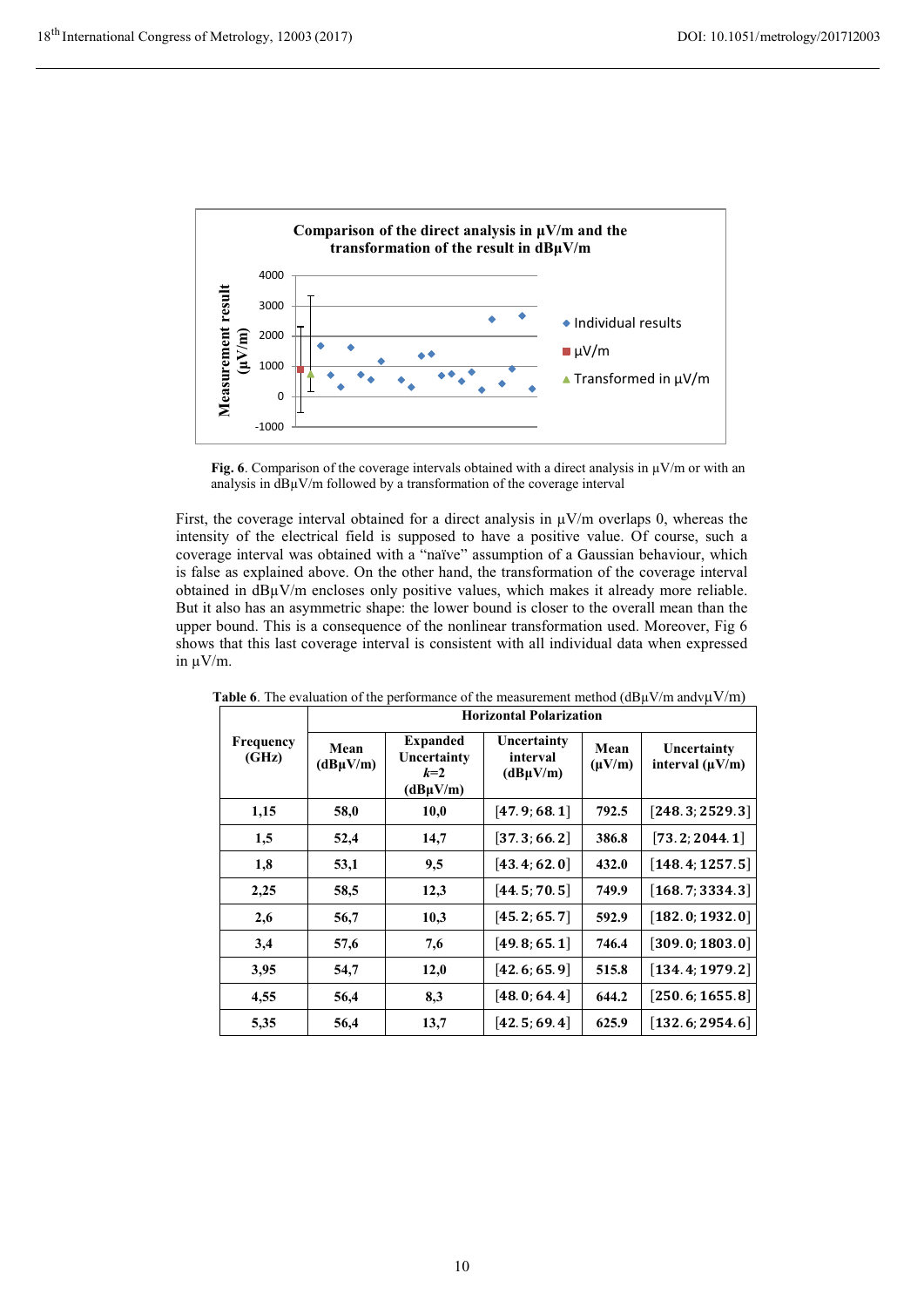#### **2.4. Results of the proficiency testing (ISO 13528)**

The evaluation of the proficiency of laboratories bases on:

-An assigned value *Xpt* who can be calculated by several methods. For this study the assigned value will be taken equal to the overall average from the exploitation of the

results above (Table 6).  $X_{pt} = y$ 

-A proficiency standard deviation can be fixed or calculated. In our case, we have used the standard deviation of reproducibility SR estimated below in table 6.  $\hat{\sigma}_{pt} = S_R$ 

The statistic of performance estimates the proficiency of the participant to realize the testing measurement. There are various statistics of performance (Zscore, Difference). In the configuration of this interlaboratory comparison, we used Zscore as formula (4) below.

$$
Z_{score} = \frac{X_{lab} - X_{pt}}{\hat{\sigma}_{pt}}
$$

The interpretation of Z-score :

- If |z| <= 2: the performance of the laboratory is satisfactory.

- If  $2 \le |z| \le 3$ : then the performance of the laboratory is debatable, we generate a signal of warning;

- If  $|z| > 3$ , then the performance of the laboratory is "unsatisfactory", and we generate a signal of action

The table 7 below is an example represents Z-scores of every laboratory for one frequency and horizontal polarization by using results on both units.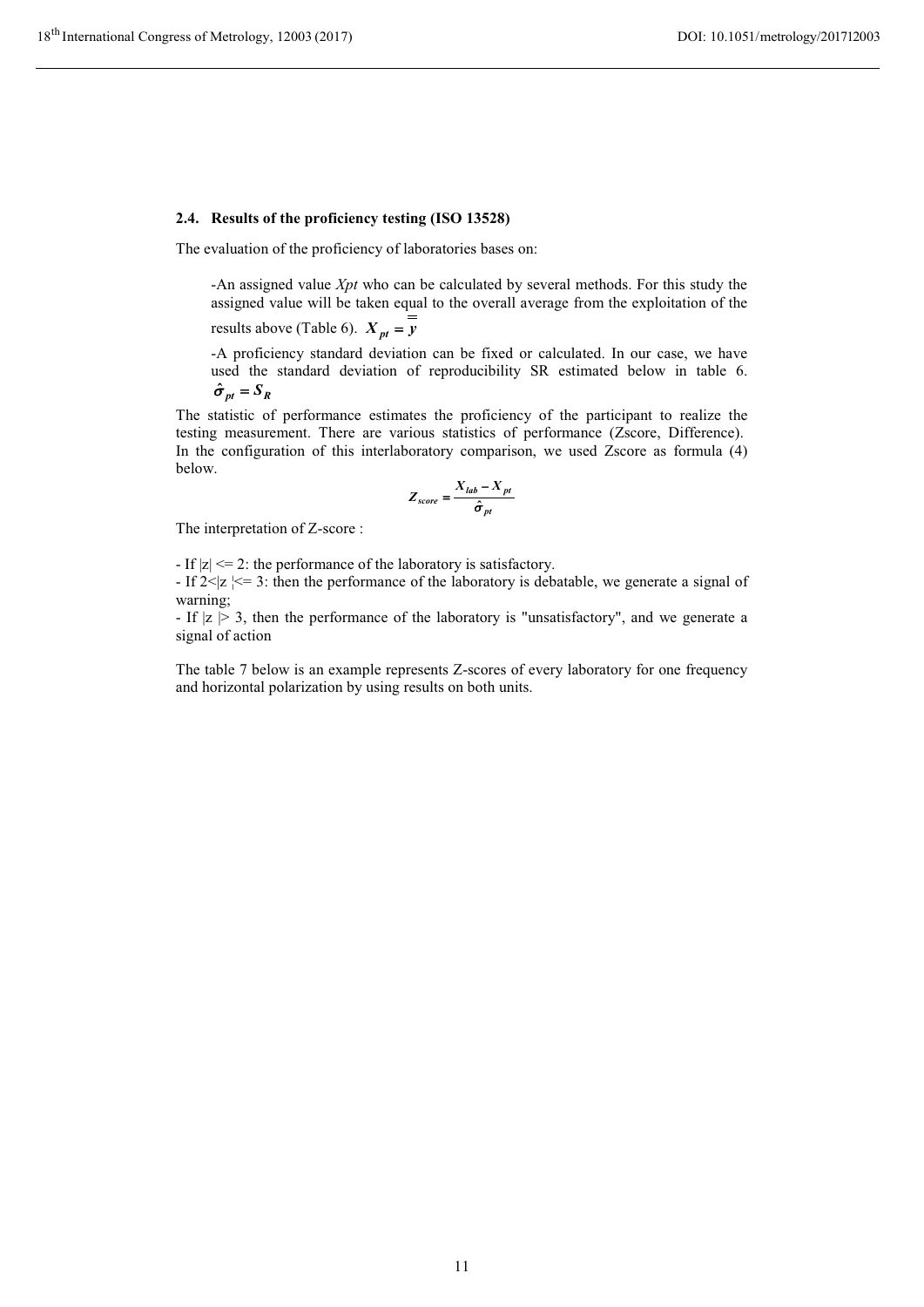| $\mathbf{u}$ noquence |                                                             | Frequency: 2.25GHz |                                                             |        |
|-----------------------|-------------------------------------------------------------|--------------------|-------------------------------------------------------------|--------|
|                       | Reference value dBµV/m: 57,50                               |                    | Reference value dBµV/m: 895,32                              |        |
|                       | proficiency testing standard deviation<br>$dB\mu V/m: 6,48$ |                    | proficiency testing standard deviation<br>$\mu$ V/m: 710,48 |        |
| Laboratory            | <b>Result</b>                                               | Zscore             | <b>Result</b>                                               | Zscore |
| labo 1                | 64,51                                                       | 1,1                | 1680,25                                                     | 1,1    |
| labo 2                | 57,05                                                       | $-0,1$             | 714,05                                                      | $-0,3$ |
| labo 3                | 49,43                                                       | $-1,2$             | 320,92                                                      | $-0,8$ |
| labo 4                | 64,03                                                       | $\mathbf{1}$       |                                                             |        |
| labo 5                | 57,03                                                       | $-0,1$             | 728,92                                                      | $-0,2$ |
| labo 6                | 54,75                                                       | $-0,4$             | 560,5                                                       | $-0,5$ |
| labo 7                | 61,35                                                       | 0,6                | 1171,12                                                     | 0,4    |
| labo 8                | 43,15                                                       | $-2,2$             | 169,82                                                      | $-1,0$ |
| labo 9                | 54,88                                                       | $-0,4$             | 554,98                                                      | $-0,5$ |
| labo 10               | 49,85                                                       | $-1,2$             | 310,83                                                      | $-0,8$ |
| labo 11               | 62,53                                                       | 0,8                | 1346,95                                                     | 0,6    |
| labo 12               | 63                                                          | 0,8                | 1412,35                                                     | 0,7    |
| labo 13               | 56,53                                                       | $-0,2$             | 697,82                                                      | $-0,3$ |
| labo 14               | 57,53                                                       | $\bf{0}$           | 752,78                                                      | $-0,2$ |
| labo 15               | 53,85                                                       | $-0,6$             | 510,88                                                      | $-0,5$ |
| labo 16               | 58,18                                                       | 0,1                | 810,82                                                      | $-0,1$ |
| labo 17               | 46,86                                                       | $-1,6$             | 221,28                                                      | $-0,9$ |
| labo 18               | 68,13                                                       | 1,6                | 2553,73                                                     | 2,3    |
| labo 19               | 52,68                                                       | $-0,7$             | 431,38                                                      | $-0,7$ |
| labo 20               | 59,23                                                       | 0,3                | 919,1                                                       | 0,0    |
| labo 21               | 68,53                                                       | 1,7                | 2674,52                                                     | 2,5    |
| labo 22               | 47,55                                                       | $-1,5$             | 258,73                                                      | $-0,9$ |

| <b>Table 7.</b> The evaluation of the performance of the measurement method $(dB\mu V/m \text{ and } v\mu V/m)$ |  |
|-----------------------------------------------------------------------------------------------------------------|--|
| at frequency 2,25 GHz                                                                                           |  |
|                                                                                                                 |  |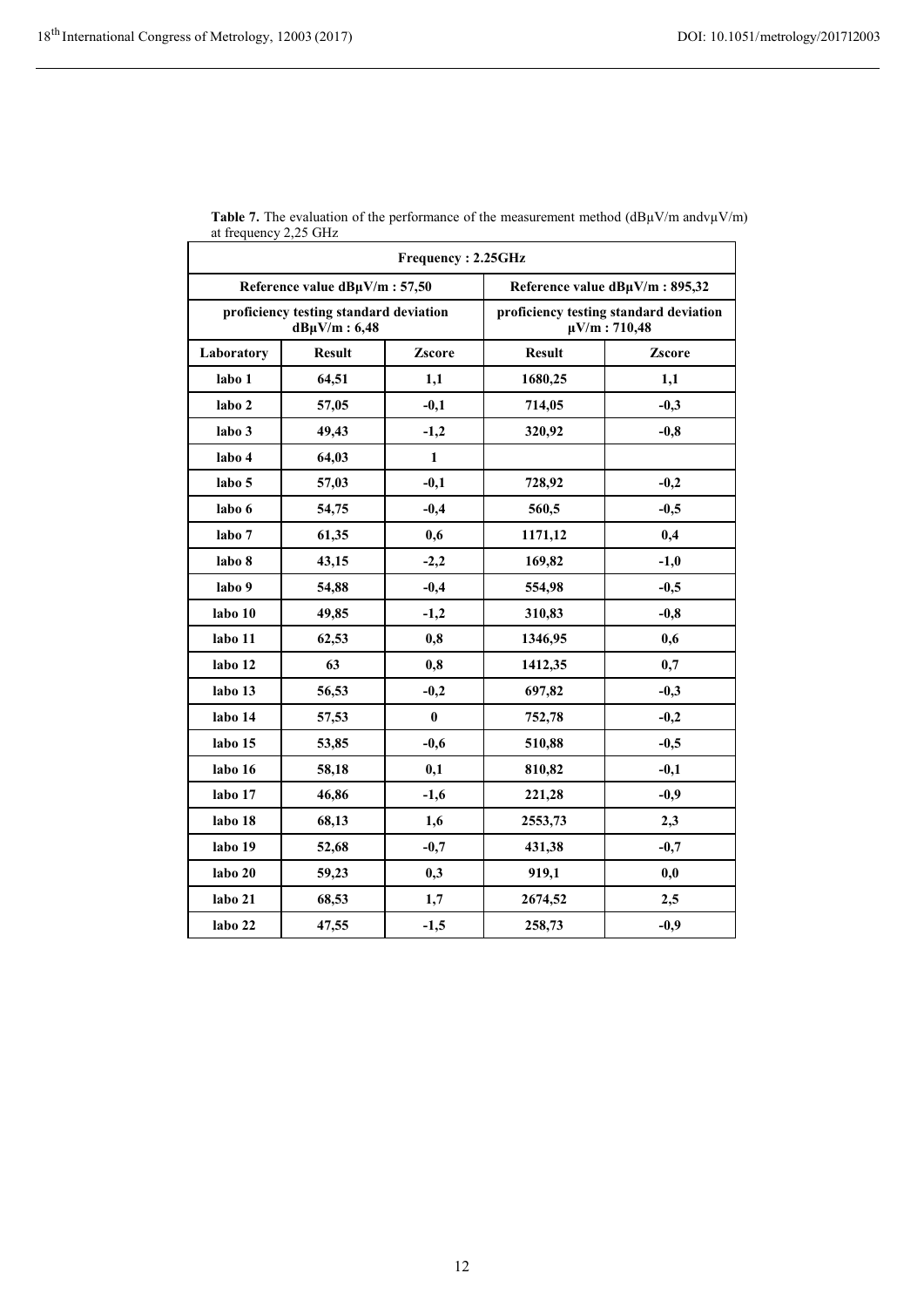# **Conclusion**

As a conclusion, our article aims at pointing out the importance of the verification of the assumptions underlying the use of statistical methods. In metrology, a wide majority of the statistical methods commonly used implicitly assume that the data are normally distributed. This is the case when applying the GUM [2] with the common usage of a coverage factor  $k = 2$ , and this is also the case in the analysis of interlaboratory comparisons, whether the objective is to characterize the measurement method or to evaluate the proficiency of a laboratory.

In the first case, Cochran's and Grubbs' test have in common to be accurate for Gaussian data. In the second case, the comparison of a Z-score with the values 2 or 3 also relies on a Gaussian assumption as they correspond to a 95% or 99% confidence level (the true values for a Gaussian distribution are then 1.96 and 2.58).

Another warning of this paper is to be careful when applying nonlinear transformations to data. In particular, such transformations cannot be applied to variance or standard deviation calculations.

Acknowledgements: The authors wish to thank the members of the workgroup CEM of Eurolab France, for the authorization to use the results of their interlaboratory comparison Eurolab